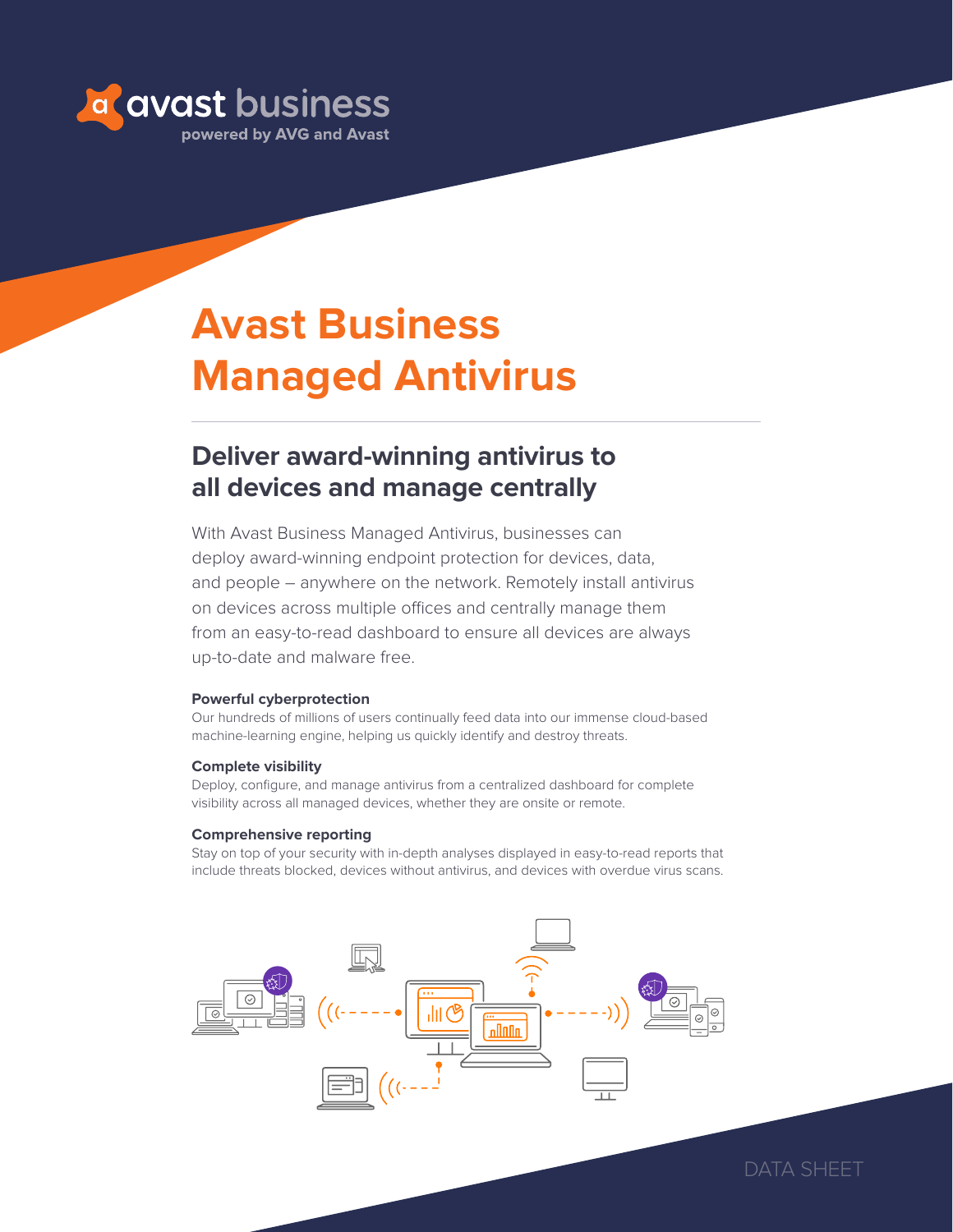## MANAGED ANTIVIRUS

| <b>Product Features</b>                                                                                                                                               | <b>Antivirus</b> | <b>Antivirus</b> | <b>Antivirus</b> |
|-----------------------------------------------------------------------------------------------------------------------------------------------------------------------|------------------|------------------|------------------|
| <b>File Shield</b><br>Scans any file that is opened or downloaded to make sure it's malware-free.                                                                     |                  | Pro              | Pro Plus         |
| <b>Web Shield</b><br>Checks web URLs and certificates to ensure they're safe before a network<br>connection is made.                                                  |                  |                  |                  |
| <b>Mail Shield</b><br>Inspects both incoming and outgoing emails to ensure they are completely<br>malware-free.                                                       |                  |                  |                  |
| <b>Behavior Shield</b><br>Looks for suspicious behavior in programs installed on devices that may indicate<br>malicious code.                                         |                  |                  |                  |
| <b>CyberCapture</b><br>Detects and analyzes suspicious files in a safe, virtual environment.                                                                          |                  |                  |                  |
| <b>Firewall</b><br>Monitors all network traffic between PC and the outside world to prevent<br>unauthorized communication.                                            |                  |                  |                  |
| Anti-spam<br>Keeps dangerous phishing emails and annoying spam from cluttering and<br>compromising inboxes.                                                           |                  |                  |                  |
| <b>SmartScan</b><br>Scans for malware, out-of-date patches, unsafe settings, and suspicious add-ons.                                                                  |                  |                  |                  |
| <b>Sandbox</b><br>Lets users run applications, download files, and visit websites in a secure, virtual<br>environment that is isolated from the rest of the computer. |                  |                  |                  |
| <b>Wi-Fi Inspector</b><br>Scans networks for vulnerabilities, checks network, device, and router settings,<br>and identifies threats.                                 |                  |                  |                  |
| <b>Real Site</b><br>Protects against DNS (Domain Name System) hijacking to ensure the correct website<br>is displayed.                                                |                  |                  |                  |
| <b>Rescue Disk</b><br>Boots up a PC that's been infected with malware from a USB that contains a clean<br>version of the system.                                      |                  |                  |                  |
| <b>Security Browser Extension*</b><br>Scans websites for reputation and authenticity, blocks ads, and puts devices<br>in super-safe mode for additional privacy.      |                  |                  |                  |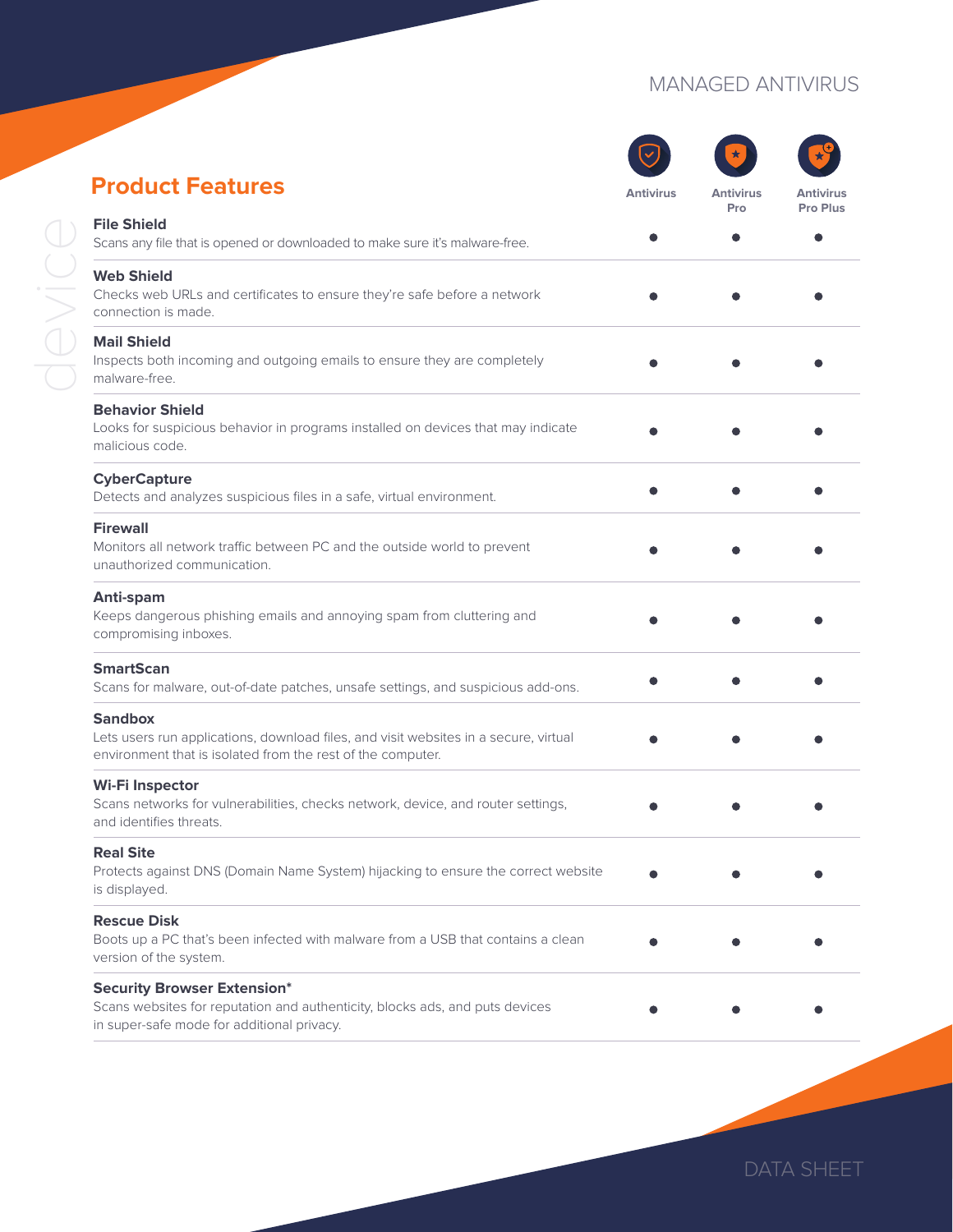## MANAGED ANTIVIRUS

|                                                                                                                                                               | <b>Antivirus</b>     | <b>Antivirus</b><br>Pro | <b>Antivirus</b><br>Pro Plus |
|---------------------------------------------------------------------------------------------------------------------------------------------------------------|----------------------|-------------------------|------------------------------|
| <b>Software Updater</b><br>Keeps commonly used third-party software up to date to eliminate potential<br>security exploits.                                   | $\bigcirc$           |                         |                              |
| <b>Data Shredder</b><br>Overwrites files multiple times to permanently erase sensitive data making it<br>irretrievable.                                       | $\bullet$            |                         |                              |
| <b>Exchange Server Protection</b><br>Scans and filters emails at the Exchange server level - stopping potential<br>attacks before they spread to the network. | $\bigcirc$           |                         |                              |
| <b>SharePoint Server Protection</b><br>Checks all the files uploaded onto your shared storage to ensure no malware<br>can compromise data.                    |                      |                         |                              |
| <b>Passwords</b><br>Protects employees login details with a secure master password, and includes<br>a browser add-on for secure auto-filling                  | $\qquad \qquad \Box$ | $\qquad \qquad \Box$    |                              |
| <b>SecureLine VPN</b><br>Encrypts your data and secures your connection when using public Wi-Fi<br>connections, such as those in cafes or airports.           | $\bullet$            | $\bigcirc$              |                              |
| <b>Browser Cleanup</b><br>Checks browsers for add-ons with poor reputation and removes cookies that contain<br>personal information.                          | $\bigcirc$           | $\bigcirc$              |                              |
| <b>Webcam Shield*</b><br>Prevents applications and malware from accessing your PC's webcam<br>without your consent.                                           | $\bullet$            | $\bullet$               |                              |